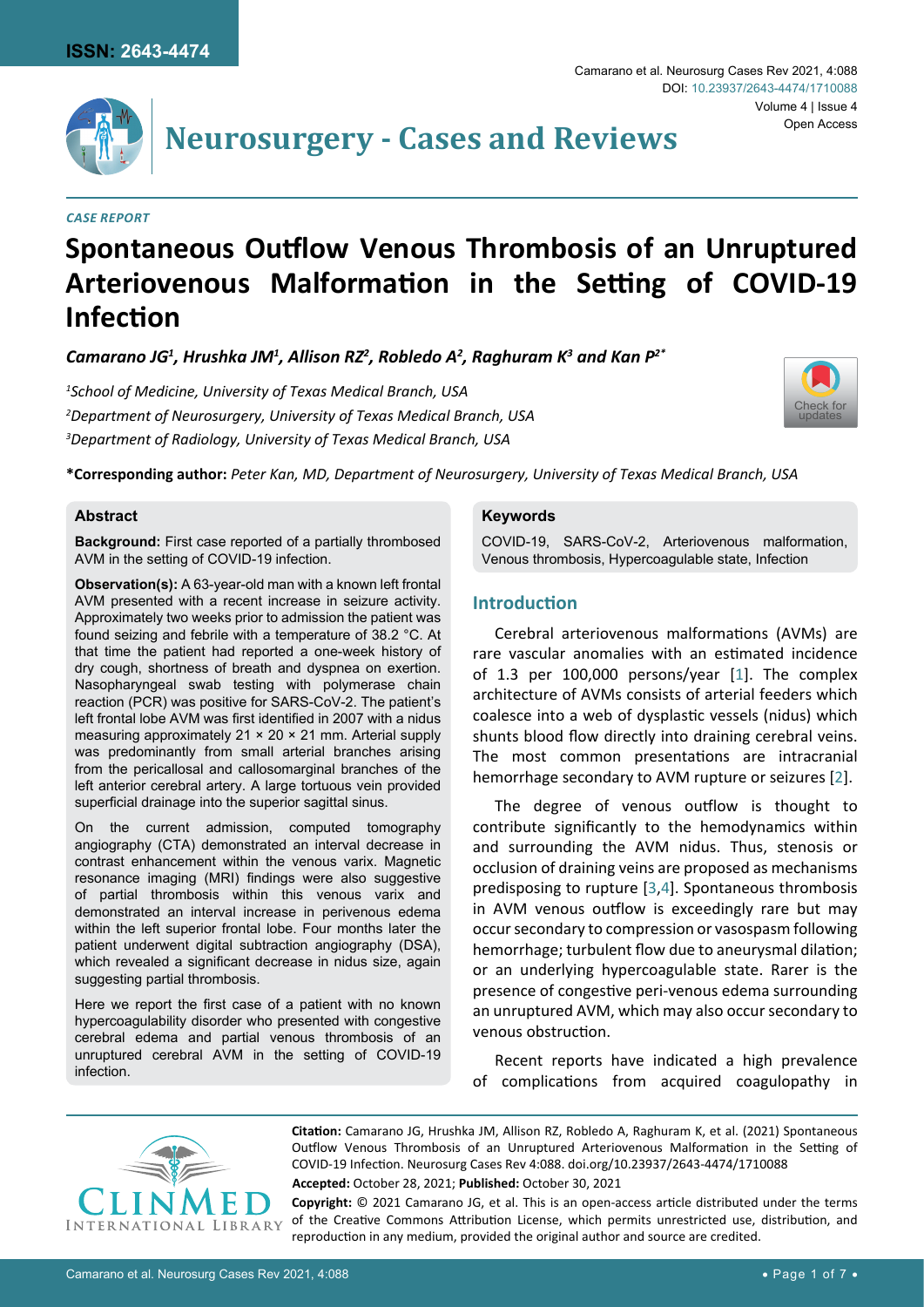coronavirus disease 2019 (COVID-19) patients, including deep venous thrombosis (DVT), pulmonary embolism (PE), acute ischemic stroke, and cerebral vein thrombosis (CVT) [[5](#page-5-4)]. Here we report the first case of a patient with no known hypercoagulability disorder who presented with congestive cerebral edema and partial venous thrombosis of an unruptured cerebral AVM in the setting of COVID-19 infection.

#### **Illustrative Cases**

#### **History & presentation**

A 63-year-old man with a known left frontal AVM presented with a recent increase in seizure activity. Approximately two weeks prior to admission the patient was found seizing and febrile with a temperature of 38.2 °C. At that time the patient had reported a oneweek history of dry cough, shortness of breath and dyspnea on exertion. Nasopharyngeal swab testing with polymerase chain reaction (PCR) was positive for SARS-CoV-2.

On arrival, the patient was afebrile and hemodynamically stable. The only observed neurological abnormality was a mild resting tremor of the right hand and face. Laboratory abnormalities included an elevated D-dimer of 2,370 ng/mL *(normal* 

*< 500 ng/mL),* LDH of 993 U/L (*normal 300-600 U/L)* and CRP of 1.3 mg/dL *(normal < 0.8 mg/dL).* A complete blood count, electrolyte levels and a coagulation panel were normal. Chest X-Ray revealed diffuse bilateral interstitial and airspace opacities in the mid and lower lung fields, findings typical of COVID-19 infection. Upon measurements of the patient's anti-epileptic medications, Levetiracetam was slightly sub-therapeutic (10 µg/mL; Normal therapeutic range: 20-40 mg/L) while Phenytoin was within therapeutic range (2.2 µg/ mL; Normal therapeutic range: 1-2 mcg/L free drug).

#### **Current & prior investigations**

The patient's left frontal lobe AVM was first identified in 2007 with a nidus measuring approximately  $21 \times 20 \times 21$  mm. Arterial supply was predominantly from small arterial branches arising the pericallosal and callosomarginal branches of the left anterior cerebral artery. A large tortuous vein provided superficial drainage into the superior sagittal sinus. On follow up imaging, computed tomography angiography (CTA) demonstrated an interval decrease in contrast enhancement within the venous varix ([Figure 1\)](#page-1-0). Magnetic resonance imaging (MRI) findings were also suggestive of partial thrombosis within this venous varix and demonstrated an interval increase in vasogenic

<span id="page-1-0"></span>

**Figure 1:** CT Angiogram in November of 2017 (Sagittal [A], coronal [B]) and in October of 2020 (Sagittal [A], coronal [B]). The draining vein of the left frontal AVM is associated with a large saccular venous aneurysm. In C and D, there is an interval decrease in contrast filling of the venous aneurysm.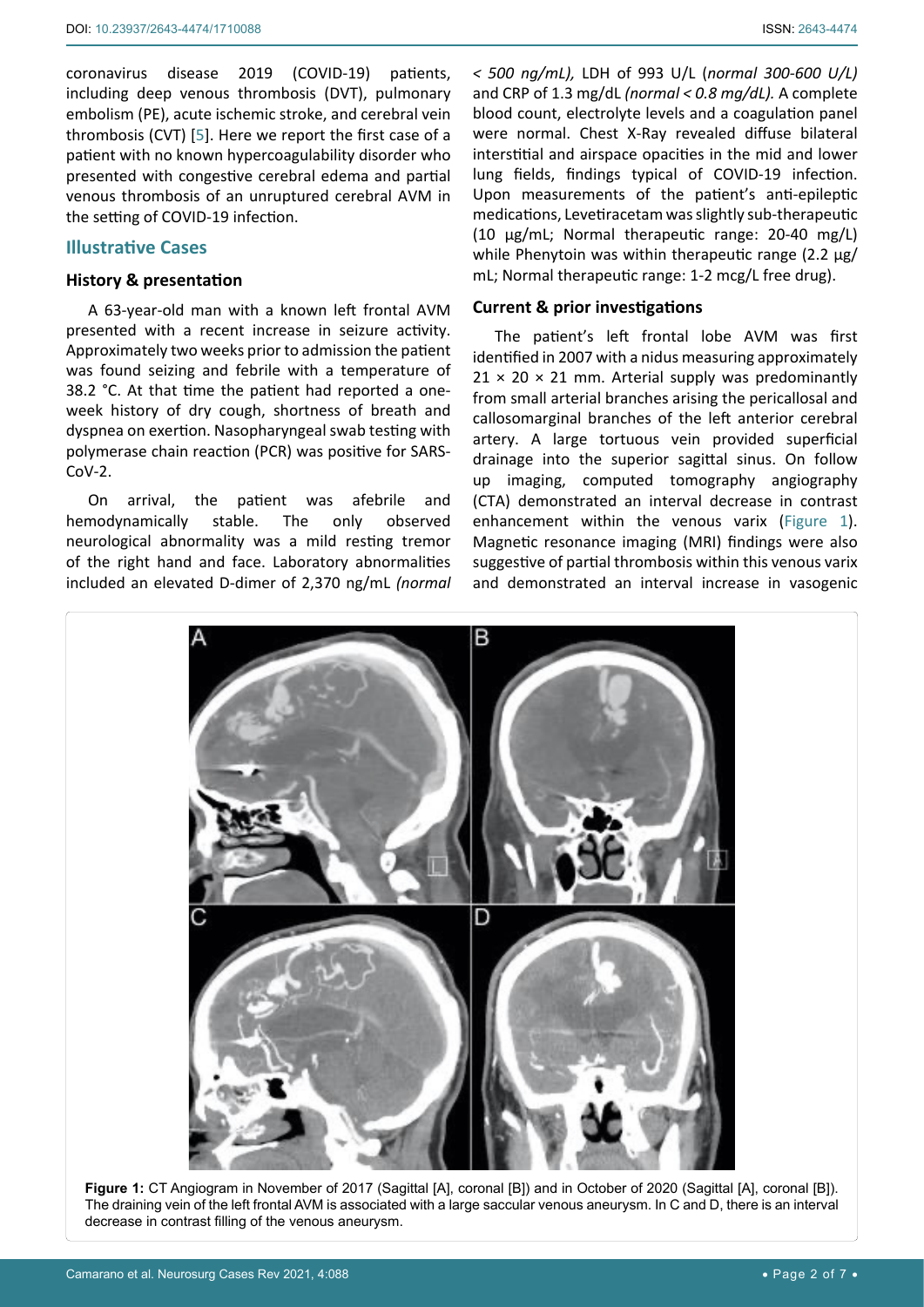<span id="page-2-0"></span>

**Figure 2:** Axial T1 without gadolinium (A), Coronal T1 with gadolinium (B) and axial T2 of the brain undertaken in 2017 followed with axial T1 without gadolinium (D), coronal T1 with gadolinium (E) and axial T2 of the brain undertaken in October of 2020. (A & D) Axial T1-weighted MRI imaging demonstrating an interval decrease in signal void within the draining vein aneurysm (bold arrow), suggesting partial thrombosis; (B & E) Coronal T1-weighted MRI-imaging post-contrast demonstrating an interval loss of contrast enhancement within the venous aneurysm (arrow outline); (C & F) Axial T2-FLAIR MRI demonstrating an interval increase in perivenous edema throughout the left superior frontal lobe (arrowheads).

perivenous edema within the left superior frontal lobe ([Figure 2](#page-2-0)). Four months later the patient underwent digital subtraction angiography (DSA), which revealed a significant decrease in nidus size, suggesting partial thrombosis of the nidus in addition to draining vein thrombosis ([Figure 3\)](#page-3-0). Notably, the large ectatic cortical vein draining the residual nidus was now seen to empty into multiple convexity cortical veins, whereas it had previously drained predominantly into the superior sagittal sinus, again suggestive of interval thrombosis of the draining vein.

#### **Discussion**

Cerebral AVMs are high-flow, high-pressure tangles of dysplastic blood vessels through which arterial blood is shunted directly to venous drainage without a normal intervening capillary bed. Intracranial hemorrhage is the presentation in up to 58% of symptomatic patients, with each bleed associated with 10% mortality risk and 30-50% risk of neurologic defect [[6](#page-5-9),[7](#page-5-10)]. As in our case, AVMs may present with seizures in up to 20-45% of patients [[8](#page-5-11)-[10\]](#page-5-12).

Spontaneous occlusion (sometimes referred to as "spontaneous obliteration") of an AVM is uncommon, with estimated occurrence in only 1% of cases [[11](#page-5-5)]. In most reported cases, it seems most likely that mass effect from hematoma or post-operative inflammation results in proximal compression of vessels near the nidus, producing turbulent blood flow that predisposes to thrombosis [[12](#page-5-6)]. Additionally, vasospasm following subarachnoid hemorrhage may reduce blood flow within the AVM [[11](#page-5-5)]. However, our patient showed no radiographic evidence of recent bleeding, thus excluding these mechanisms.

Spontaneous thrombosis of venous drainage in an unruptured AVM is a rare phenomenon; our literature review identified only 13 prior reports [\(Table 1\)](#page-4-0). Of these, 77% were small lesions (< 3 cm) and 69% demonstrated some form of venous outflow abnormality. Edema is another unique finding for these lesions and has been described in 3.3-3.9% of unruptured AVMs [[13](#page-5-7),[14](#page-5-8)]. Among the 13 reported cases of AVMs with venous thrombosis, 10 presented with some degree of edema, and all but one of these cases noted progression of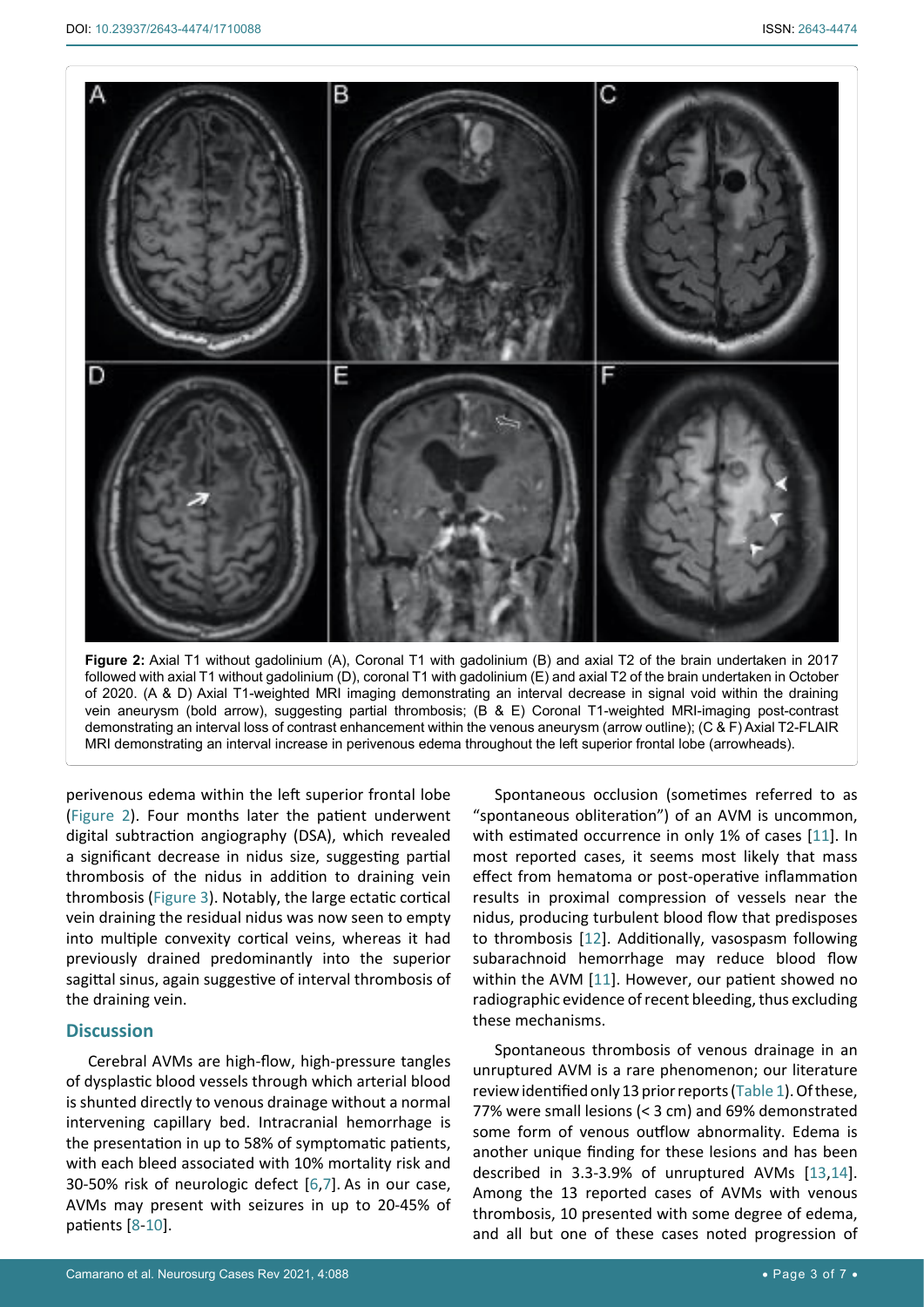<span id="page-3-0"></span>

**Figure 3:** Left internal carotid artery injection in November of 2017 (lateral projection [A], anterior-posterior projection [B]) and in October of 2020 (lateral projection [C], anterior-posterior projection [D]). The nidus is fed predominantly by a branch of the left pericallosal artery with minor contributions from the left callosomarginal artery. In A and B, drainage into the superior sagittal sinus is via a large tortuous vein with an associated venous pouch. In C and D, there is significant reduction in the size of the AVM nidus. The residual nidus drains via a large posterior cortical vein which subsequently drains into multiple left cerebral convexity cortical veins. The draining vein's multiple ectatic segments have slightly changed in shape and anatomy compared to the previous study.

non-hemorrhagic symptoms. As such, the development of edema appears to be related to venous congestion secondary to thrombosis and stenosis of the draining vein. In such cases, proximal redistribution of blood to the weak plexiform vessels of the nidus may result in hemodynamic overload, contributing to the formation of edema and progression of non-hemorrhagic symptoms, which is believed to be the case in our patient [[15](#page-5-14)-[17](#page-5-15)]. A similar mechanism may contribute to an increased risk of hemorrhage [\[3](#page-5-2),[18](#page-5-16),[19\]](#page-5-17). However, several studies have suggested that the "silent" occlusion of draining veins is preceded by partial or complete obliteration of the lesion [[11,](#page-5-5)[12](#page-5-6)[,20](#page-5-18)-[22](#page-5-19)]. The anatomical and hemodynamic factors that may predispose an AVM to either rupture or regression following venous thrombosis remain poorly understood, but some authors suggest that AVMs that are small, superficial and have few arterial feeders may be more likely to spontaneously regress

[\[23](#page-5-13)]. Interestingly, the edema in our case predominantly expanded around the venous drainage tract rather than the nidus, a finding also reported by Kim, et al. [\[13](#page-5-7)]. This phenomenon cannot be explained solely by intranidal congestive hyperemia. In such instances, impaired drainage distal to the nidus may result in maladaptive changes to venous outflow in surrounding parenchyma, resulting in venous congestion within normal brain that shares the same drainage as the AVM [[13](#page-5-7)].

In the absence of bleeding or venous stenosis, spontaneous thrombosis may occur in the presence of a hypercoagulable state. Although rare, cases have reported spontaneous venous thrombosis post-partum and in the setting of widespread cerebral venous thrombosis in a patient with an inherited Factor V Leiden mutation [\[23](#page-5-13)-[25](#page-6-0)]. In addition, heritable thrombophilia has been identified as a risk factor for cerebral venous (but not arterial) thrombosis [\[26](#page-6-1)]. This is the first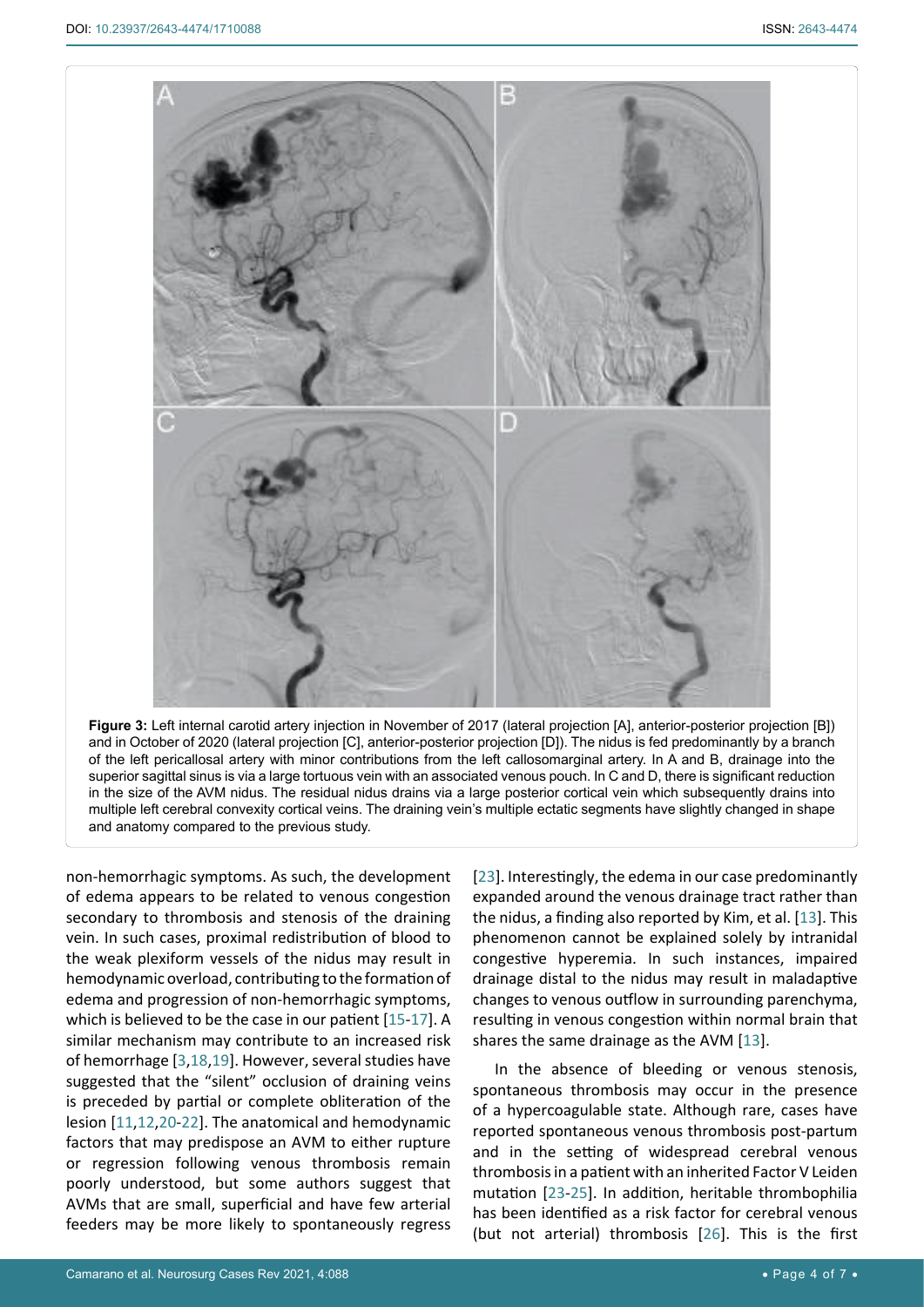| Author            | Age, Sex    | Presentation                                                                                         | Location           | Size*   |          | Venous Outflow Characteristics                                                                                                                                                                                                 |             | Edema                | Management             |
|-------------------|-------------|------------------------------------------------------------------------------------------------------|--------------------|---------|----------|--------------------------------------------------------------------------------------------------------------------------------------------------------------------------------------------------------------------------------|-------------|----------------------|------------------------|
|                   |             |                                                                                                      |                    |         | Number   | Abnormality                                                                                                                                                                                                                    | Location    |                      |                        |
| Abdulrauf         | ⊩<br>∢<br>Z | ≸                                                                                                    | Frontal/Parietal   | Small   | Two      | ≨                                                                                                                                                                                                                              | Superficial | $\widehat{\cdot}$    | Resection              |
| Kurita            | 47, M       | UE Hypesthesia                                                                                       | Parietal           | Small   | Single   | Varicose Dilation                                                                                                                                                                                                              | Superficial | Perivenous/Perinidal | Radiosurgery           |
|                   | 17, F       | Seizures                                                                                             | Parietal           | Small   | Single   | Varicose Dilation                                                                                                                                                                                                              | Superficial | Perivenous/Perinidal | Radiosurgery           |
| Krapf             | 62, M       | Seizures <sup>†</sup>                                                                                | Parietal           | Small   | Two      | $\widehat{\cdot}$                                                                                                                                                                                                              | Superficial | $\widehat{\cdot}$    | ≸                      |
| Sawlani           | 44, M       | Seizures                                                                                             | Parietal/Occipital | Small   | Multiple | Venous Pouch                                                                                                                                                                                                                   | Superficial | C                    | Conservative           |
| Link <sup>‡</sup> | 42, M       | Seizures                                                                                             | Parietal/Occipital | Large   | Multiple | $\widehat{\cdot}$                                                                                                                                                                                                              | Mixed       | Perinidal            | Embolization/Resection |
| Kim               | 63, M       | Headache                                                                                             | Fontal             | Small   | Multiple | Ectasia, Stenosis                                                                                                                                                                                                              | Mixed       | Perivenous           | Conservative           |
|                   | 67, M       | Headache, FND                                                                                        | Parietal           | Small   | Single   | Ectasia, Stenosis                                                                                                                                                                                                              | Superficial | Perinidal            | Embolization           |
|                   | щ<br>42,    | Seizures                                                                                             | Frontal            | Vledium | Single   | Ectasia, Stenosis                                                                                                                                                                                                              | Superficial | Perivenous           | Conservative           |
|                   | щ<br>45,    | Headache, Seizures                                                                                   | Parietal           | Small   | Single   | Long Draining Vein,<br>Venous Pouch                                                                                                                                                                                            | Superficial | Perivenous           | Resection              |
|                   | 66, F       | <b>DND</b>                                                                                           | Occipital          | Vledium | Multiple | Ectasia                                                                                                                                                                                                                        | Mixed       | Perivenous           | Embolization           |
| Cao               | 31, M       | Headache, FND,<br>Aphasia                                                                            | Parietal           | Small   | Single   | Venous Pouch                                                                                                                                                                                                                   | Superficial | Perivenous/Perinidal | Embolization           |
| Chen              | 33. M       | Seizures                                                                                             | Parietal           | Vledium | Multiple | $\widehat{\cdot}$                                                                                                                                                                                                              | Superficial | Perinidal            | Resection              |
| Current Case      | 63, M       | Seizures                                                                                             | Frontal            | Small   | Single   | Venous pouch                                                                                                                                                                                                                   | Superficial | Perivenous           | Conservative           |
|                   |             | vi Nata Salah Dari Eramahan Mahara Salam Mana Salah Manazarta Salah Dana Salah Manazarta Salah Manaz |                    |         |          | tion England Manual Catalogue Dance in 2010 income de la provincia de la provincia de la provincia de la provincia de la provincia de la provincia de la provincia de la provincia de la provincia de la provincia de la provi |             |                      |                        |

T

NA: Not available; F: Female; Male; Male; (-): None or Negative; UE: Upper Extremity; FND: Focal Neurologic Deficit; PND: Progressive Neurologic Deficit NA: Not available; F: Female; M: Male; (-): None or Negative; UE: Upper Extremity; FND: Focal Neurologic Deficit; PND: Progressive Neurologic Deficit

Small (< 3 cm), Medium (3-6 cm), Large (> 6 cm); 'Symptoms present upon discovery of AVM but unrelated to thrombosis; 'Patient with factor V Leiden mutation and extensive cortical vein/deep cerebral vein \*Small (< 3 cm), Medium (3-6 cm), Large (> 6 cm); †Symptoms present upon discovery of AVM but unrelated to thrombosis; ‡Patient with factor V Leiden mutation and extensive cortical vein/deep cerebral vein thrombosis. thrombosis.

<span id="page-4-0"></span>**Table 1:** Spontaneous Venous Thromboses of Unruptured AVMs.

Table 1: Spontaneous Venous Thromboses of Unruptured AVMs.

 $\sqrt{ }$ 

Camarano et al. Neurosurg Cases Rev 2021, 4:088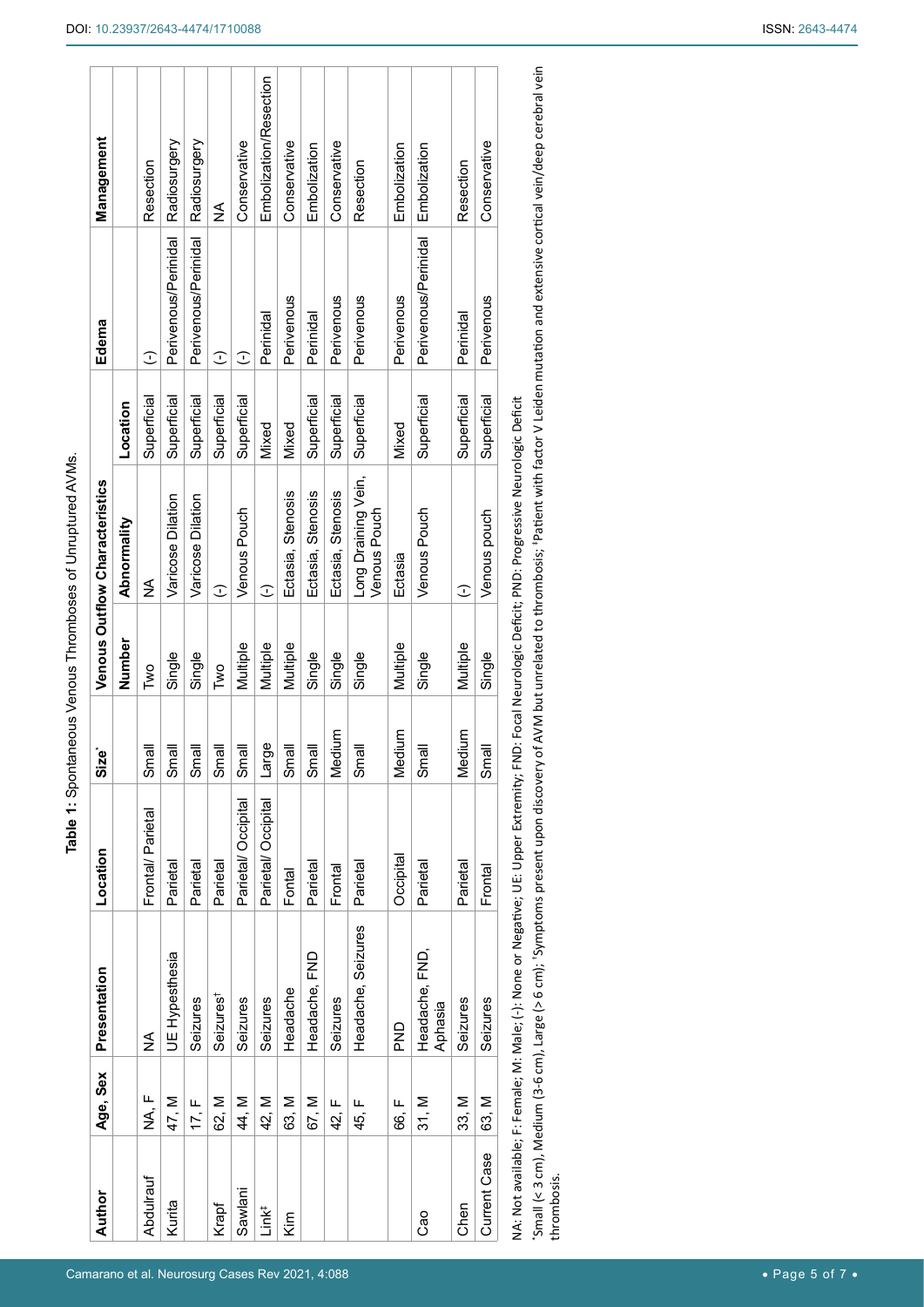reported case of a partially thrombosed AVM in the setting of COVID-19 coagulopathy.

Although COVID-19 typically manifests with respiratory and systemic symptoms, venous and arterial thromboembolic complications have been widely reported among infected patients [[5](#page-5-4)]. The hypercoagulable state induced by the virus is possibly due to hyperactivation of inflammatory factors in addition to viral tropism for angiotensin-converting enzyme 2 (ACE2) receptors present in the endothelium of blood vessels [[27\]](#page-6-2). Laboratory abnormalities associated with COVID-19 coagulopathy include elevations in D-dimer, fibrinogen and LDH [\[28](#page-6-3)]. While these coagulation parameters have been found to be correlated to severity of the disease, they are also elevated in milder infection when compared to healthy controls [\[29](#page-6-4)]. Thrombocytopenia and abnormalities in PT/aPTT are commonly not seen [[28\]](#page-6-3). Recently, several cases of both cerebral venous sinus and cortical vein thrombosis have been reported in COVID-19 patients, many of which presented with only mild respiratory or systemic symptoms [[30-](#page-6-5)[41](#page-6-6)]. As in our patient, the median time span between symptom onset and thrombotic event is 7 days [[39](#page-6-7)].

In the current case, we believe venous thrombosis of the draining vein resulted in local edema secondary to venous stagnation and subsequent venous hypertension, with radiographic evidence of peri-venous edema coinciding with COVID-19 infection. This event corresponded with significant increase in edema and worsening of the patient's non-hemorrhagic symptoms. Although a causal relationship between infection and thrombosis cannot be definitively established, we suggest the infection to be a significant risk factor based on the temporal relationship of symptoms, laboratory evidence of COVID-19 hypercoagulability and plausible pathophysiologic mechanisms.

#### **References**

- <span id="page-5-0"></span>1. [Al-Shahi R, Warlow C \(2001\) A systematic review of the](https://pubmed.ncbi.nlm.nih.gov/11571210/)  [frequency and prognosis of arteriovenous malformations of](https://pubmed.ncbi.nlm.nih.gov/11571210/)  [the brain in adults. Brain 124: 1900-1926.](https://pubmed.ncbi.nlm.nih.gov/11571210/)
- <span id="page-5-1"></span>2. [Derdeyn CP, Zipfel GJ, Albuquerque FC, Cooke](https://pubmed.ncbi.nlm.nih.gov/28642352/)  [DL, Feldmann E, et al. \(2017\) Management of brain](https://pubmed.ncbi.nlm.nih.gov/28642352/)  [arteriovenous malformations: A scientific statement](https://pubmed.ncbi.nlm.nih.gov/28642352/)  [for healthcare professionals from the american heart](https://pubmed.ncbi.nlm.nih.gov/28642352/)  [association/American stroke association 48: e200-e224.](https://pubmed.ncbi.nlm.nih.gov/28642352/)
- <span id="page-5-2"></span>3. [Hademenos GJ, Massoud TF \(1996\) Risk of intracranial](https://www.ahajournals.org/doi/full/10.1161/01.str.27.6.1072)  [arteriovenous malformation rupture due to venous drainage](https://www.ahajournals.org/doi/full/10.1161/01.str.27.6.1072)  [impairment. Stroke 27: 1072-1083.](https://www.ahajournals.org/doi/full/10.1161/01.str.27.6.1072)
- <span id="page-5-3"></span>4. [Wilson CB, Hieshima G \(1993\) Occlusive hyperemia: A](https://thejns.org/view/journals/j-neurosurg/78/2/article-p165.xml)  [new way to think about an old problem. J Neurosurg 78:](https://thejns.org/view/journals/j-neurosurg/78/2/article-p165.xml)  [165-166.](https://thejns.org/view/journals/j-neurosurg/78/2/article-p165.xml)
- <span id="page-5-4"></span>5. [Goswami J, Macarthur TA, Sridharan M, Pruthi RK, McBane](https://pubmed.ncbi.nlm.nih.gov/33378321/)  [RD, et al. \(2021\) A review of pathophysiology, clinical](https://pubmed.ncbi.nlm.nih.gov/33378321/)  [features, and management options of covid-19 associated](https://pubmed.ncbi.nlm.nih.gov/33378321/)  [coagulopathy. Shock 55: 700-716.](https://pubmed.ncbi.nlm.nih.gov/33378321/)
- <span id="page-5-9"></span>6. [Mast H, Young WL, Koennecke HC, Sciacca RR, Osipov](https://pubmed.ncbi.nlm.nih.gov/10213548/)

[A, et al. \(1997\) Risk of spontaneous haemorrhage after](https://pubmed.ncbi.nlm.nih.gov/10213548/)  [diagnosis of cerebral arteriovenous malformation. Lancet](https://pubmed.ncbi.nlm.nih.gov/10213548/)  [350: 1065-1068.](https://pubmed.ncbi.nlm.nih.gov/10213548/)

- <span id="page-5-10"></span>7. Martin NA, Vinters HV (1995) Arteriovenous malformations. In: Carter L, Spetzler R, Hamilton M. Neurovascular Surgery. McGraw-Hill, New York, 875-902.
- <span id="page-5-11"></span>8. [Fennell VS, Martirosyan NL, Atwal GS, Kalani MYS,](https://pubmed.ncbi.nlm.nih.gov/29267943/)  [Ponce FA, et al. \(2018\) Hemodynamics associated with](https://pubmed.ncbi.nlm.nih.gov/29267943/)  [intracerebral arteriovenous malformations: The effects of](https://pubmed.ncbi.nlm.nih.gov/29267943/)  [treatment modalities. Neurosurgery 83: 611-621.](https://pubmed.ncbi.nlm.nih.gov/29267943/)
- 9. [Lawton MT, Rutledge WC, Kim H, Stapf C, Whitehead KJ,](https://pubmed.ncbi.nlm.nih.gov/27188382/)  [et al. \(2015\) Brain arteriovenous malformations. Nat Rev](https://pubmed.ncbi.nlm.nih.gov/27188382/)  [Dis Prim 1: 15008.](https://pubmed.ncbi.nlm.nih.gov/27188382/)
- <span id="page-5-12"></span>10. [Garcin B, Houdart E, Porcher R, Manchon E, Saint-Maurice](https://pubmed.ncbi.nlm.nih.gov/22345217/)  [JP, et al. \(2012\) Epileptic seizures at initial presentation in](https://pubmed.ncbi.nlm.nih.gov/22345217/)  [patients with brain arteriovenous malformation. Neurology](https://pubmed.ncbi.nlm.nih.gov/22345217/)  [78: 626-631.](https://pubmed.ncbi.nlm.nih.gov/22345217/)
- <span id="page-5-5"></span>11. [Abdulrauf SI, Malik GM, Awad IA \(1999\) Spontaneous](https://pubmed.ncbi.nlm.nih.gov/9932881/)  [angiographic obliteration of cerebral arteriovenous](https://pubmed.ncbi.nlm.nih.gov/9932881/)  [malformations. Neurosurgery 44: 280-287.](https://pubmed.ncbi.nlm.nih.gov/9932881/)
- <span id="page-5-6"></span>12. [Hamada J, Yonekawa Y \(1994\) Spontaneous disappearance](https://pubmed.ncbi.nlm.nih.gov/8121555/)  [of a cerebral arteriovenous malformation: Case Report.](https://pubmed.ncbi.nlm.nih.gov/8121555/)  [Neurosurgery 34: 171-173.](https://pubmed.ncbi.nlm.nih.gov/8121555/)
- <span id="page-5-7"></span>13. [Kim BS, Sarma D, Lee SK, Terbrugge KG \(2009\) Brain](https://pubmed.ncbi.nlm.nih.gov/19219601/)  [edema associated with unruptured brain arteriovenous](https://pubmed.ncbi.nlm.nih.gov/19219601/)  [malformations. Neuroradiology 51: 327-335.](https://pubmed.ncbi.nlm.nih.gov/19219601/)
- <span id="page-5-8"></span>14. [Kumar AJ, Vinuela F, Fox AJ, Rosenbaum AE \(1985\)](https://pubmed.ncbi.nlm.nih.gov/3918417/)  [Unruptured intracranial arteriovenous malformations do](https://pubmed.ncbi.nlm.nih.gov/3918417/)  [cause mass effect. Am J Neuroradiol 6: 29-32.](https://pubmed.ncbi.nlm.nih.gov/3918417/)
- <span id="page-5-14"></span>15. [Miyasaka Y, Yada K, Kurata A, Tokiwa K, Tanaka R, et](https://pubmed.ncbi.nlm.nih.gov/8192089/)  [al. \(1994\) An unruptured arteriovenous malformation with](https://pubmed.ncbi.nlm.nih.gov/8192089/)  [edema. Am J Neuroradiol 15: 385-388.](https://pubmed.ncbi.nlm.nih.gov/8192089/)
- 16. [Shimizu S, Miyasaka Y, Tanaka R, Kurata A, Fujii K \(1998\)](https://pubmed.ncbi.nlm.nih.gov/9583587/)  [Pial arteriovenous malformation with massive perinidal](https://pubmed.ncbi.nlm.nih.gov/9583587/)  [edema. Neurol Res 20: 249-252.](https://pubmed.ncbi.nlm.nih.gov/9583587/)
- <span id="page-5-15"></span>17. [Kurita H, Shin M, Ueki K, Kawamoto S, Kirino T \(2001\)](https://pubmed.ncbi.nlm.nih.gov/11437286/)  [Congestive brain oedema associated with a pial](https://pubmed.ncbi.nlm.nih.gov/11437286/)  [arteriovenous malformation with impaired venous drainage.](https://pubmed.ncbi.nlm.nih.gov/11437286/)  [Acta Neurochir \(Wien\) 143: 339-342.](https://pubmed.ncbi.nlm.nih.gov/11437286/)
- <span id="page-5-16"></span>18. [Fukaya R, Mizutani K, Fukuchi M, Fujii K \(2019\) Thrombosis](https://pubmed.ncbi.nlm.nih.gov/28421824/)  [of the draining vein causes intracranial haemorrhage in the](https://pubmed.ncbi.nlm.nih.gov/28421824/)  [natural history of brain arteriovenous malformation: Case](https://pubmed.ncbi.nlm.nih.gov/28421824/)  [report. Br J Neurosurg 33: 94-95.](https://pubmed.ncbi.nlm.nih.gov/28421824/)
- <span id="page-5-17"></span>19. [Field LR, Russell EJ \(1995\) Spontaneous hemorrhage from](https://pubmed.ncbi.nlm.nih.gov/8693990/)  [a cerebral venous malformation related to thrombosis of the](https://pubmed.ncbi.nlm.nih.gov/8693990/)  [central draining vein: Demonstration with angiography and](https://pubmed.ncbi.nlm.nih.gov/8693990/)  [serial MR. Am J Neuroradiol 16: 1885-1888.](https://pubmed.ncbi.nlm.nih.gov/8693990/)
- <span id="page-5-18"></span>20. [Dyck P \(1977\) Spontaneous thrombosis of an arteriovenous](https://academic.oup.com/neurosurgery/article-abstract/1/3/287/2754882?redirectedFrom=fulltext)  [malformation. Neurosurgery 287-290.](https://academic.oup.com/neurosurgery/article-abstract/1/3/287/2754882?redirectedFrom=fulltext)
- 21. [Megison P, Batjer HH, Purdy PD, Samson DS \(1989\)](http://www.ajnr.org/content/10/1/204)  [Spontaneous resolution of arteriovenous malformation](http://www.ajnr.org/content/10/1/204)  [without hemorrhage. AJNR Am J Neuroradiol 10: 204.](http://www.ajnr.org/content/10/1/204)
- <span id="page-5-19"></span>22. [Mullan S \(1994\) Reflections upon the nature and](https://pubmed.ncbi.nlm.nih.gov/8151338/)  [management of intracranial and intraspinal vascular](https://pubmed.ncbi.nlm.nih.gov/8151338/)  [malformations and fistulae. J Neurosurg 80: 606-616.](https://pubmed.ncbi.nlm.nih.gov/8151338/)
- <span id="page-5-13"></span>23. [Link MJ, Schermerhorn TC, Fulgham JR, Nichols DA \(2004\)](https://pubmed.ncbi.nlm.nih.gov/15137613/)  [Progressive neurological decline after partial spontaneous](https://pubmed.ncbi.nlm.nih.gov/15137613/)  [thrombosis of a Spetzler-Martin Grade 5 arteriovenous](https://pubmed.ncbi.nlm.nih.gov/15137613/)  [malformation in a patient with Leiden factor V mutation:](https://pubmed.ncbi.nlm.nih.gov/15137613/)  [Management and outcome. Case report. J Neurosurg 100:](https://pubmed.ncbi.nlm.nih.gov/15137613/)  [940-945.](https://pubmed.ncbi.nlm.nih.gov/15137613/)